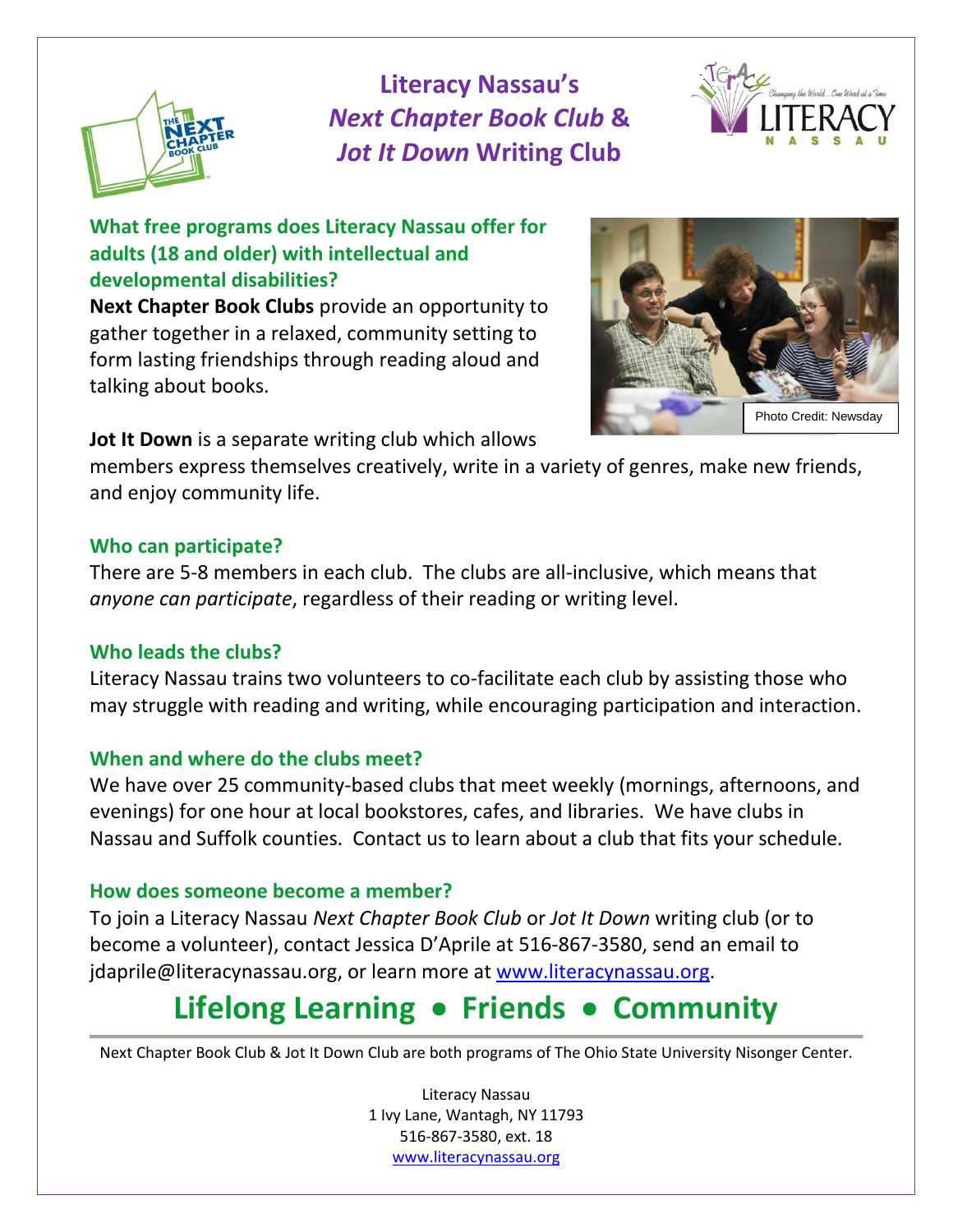

## **Literacy Nassau's**  *Next Chapter Book Club* **&**  *Jot It Down* **Writing Club**



### **Member Intake Form**  Please mail completed form to Jessica D'Aprile at: **Literacy Nassau, 1 Ivy Lane, Wantagh, NY 11793** Or email it to: [jdaprile@literacynassau.org](mailto:jdaprile@literacynassau.org) or fax to: 516-867-3584 Please call with any questions (516)-867-3580, ext. 18 or visit us online [www.literacynassau.org](http://www.literacynassau.org/) *We will contact you when this form is received and once we have a club placement.* 1. What is your name? The same of the same of the same of the same of the same of the same of the same of the same of the same of the same of the same of the same of the same of the same of the same of the same of the same 2. How old are you? (Members must be at least 18 years old)

3. What is your phone number? \_\_\_\_\_\_\_\_\_\_\_\_\_\_\_\_\_\_\_\_\_\_\_\_\_\_\_\_\_\_\_\_\_\_\_\_\_\_\_\_\_\_\_\_\_\_\_\_\_\_\_\_\_\_\_\_

4. What is your address?  $\blacksquare$ 

5. How do you travel to places you need to go? \_\_\_\_\_\_\_\_\_\_\_\_\_\_\_\_\_\_\_\_\_\_\_\_\_\_\_\_\_\_\_\_\_\_\_\_\_\_\_\_\_\_\_\_

6. What days and times can you participate in a one-hour club? Please put check marks (**√**) on the chart below to show your availability.

\_\_\_\_\_\_\_\_\_\_\_\_\_\_\_\_\_\_\_\_\_\_\_\_\_\_\_\_\_\_\_\_\_\_\_\_\_\_\_\_\_\_\_\_\_\_\_\_\_\_\_\_\_\_\_\_\_\_\_\_\_\_\_\_\_\_\_\_\_\_\_\_\_\_\_\_\_\_\_\_\_\_\_

|            | Mondays | Tuesdays | Wednesdays | Thursdays | Fridays | Saturdays |
|------------|---------|----------|------------|-----------|---------|-----------|
| Mornings   |         |          |            |           |         |           |
| Afternoons |         |          |            |           |         |           |
| Evenings   |         |          |            |           |         |           |

7. Which club(s) are you interested in? (circle one) *book club* or *writing club* or *both*

8. Are you interested in a specific club location? If yes, please indicate location.

9. What is the last book that you read? \_\_\_\_\_\_\_\_\_\_\_\_\_\_\_\_\_\_\_\_\_\_\_\_\_\_\_\_\_\_\_\_\_\_\_\_\_\_\_\_\_\_\_\_\_\_\_\_\_\_\_ 10. Do you like to write?

\_\_\_\_\_\_\_\_\_\_\_\_\_\_\_\_\_\_\_\_\_\_\_\_\_\_\_\_\_\_\_\_\_\_\_\_\_\_\_\_\_\_\_\_\_\_\_\_\_\_\_\_\_\_\_\_\_\_\_\_\_\_\_\_\_\_\_\_\_\_\_\_\_\_\_\_\_\_\_\_\_\_\_

11. Are there things you shouldn't eat or drink? Do you have any health concerns (ex. seizures) you think we should know about? If you have a medical condition that may require immediate attention, your staff, parent, guardian, or the person who brought you to the club must remain *on the premises* during the club.

\_\_\_\_\_\_\_\_\_\_\_\_\_\_\_\_\_\_\_\_\_\_\_\_\_\_\_\_\_\_\_\_\_\_\_\_\_\_\_\_\_\_\_\_\_\_\_\_\_\_\_\_\_\_\_\_\_\_\_\_\_\_\_\_\_\_\_\_\_\_\_\_\_\_\_\_\_\_\_\_\_\_\_